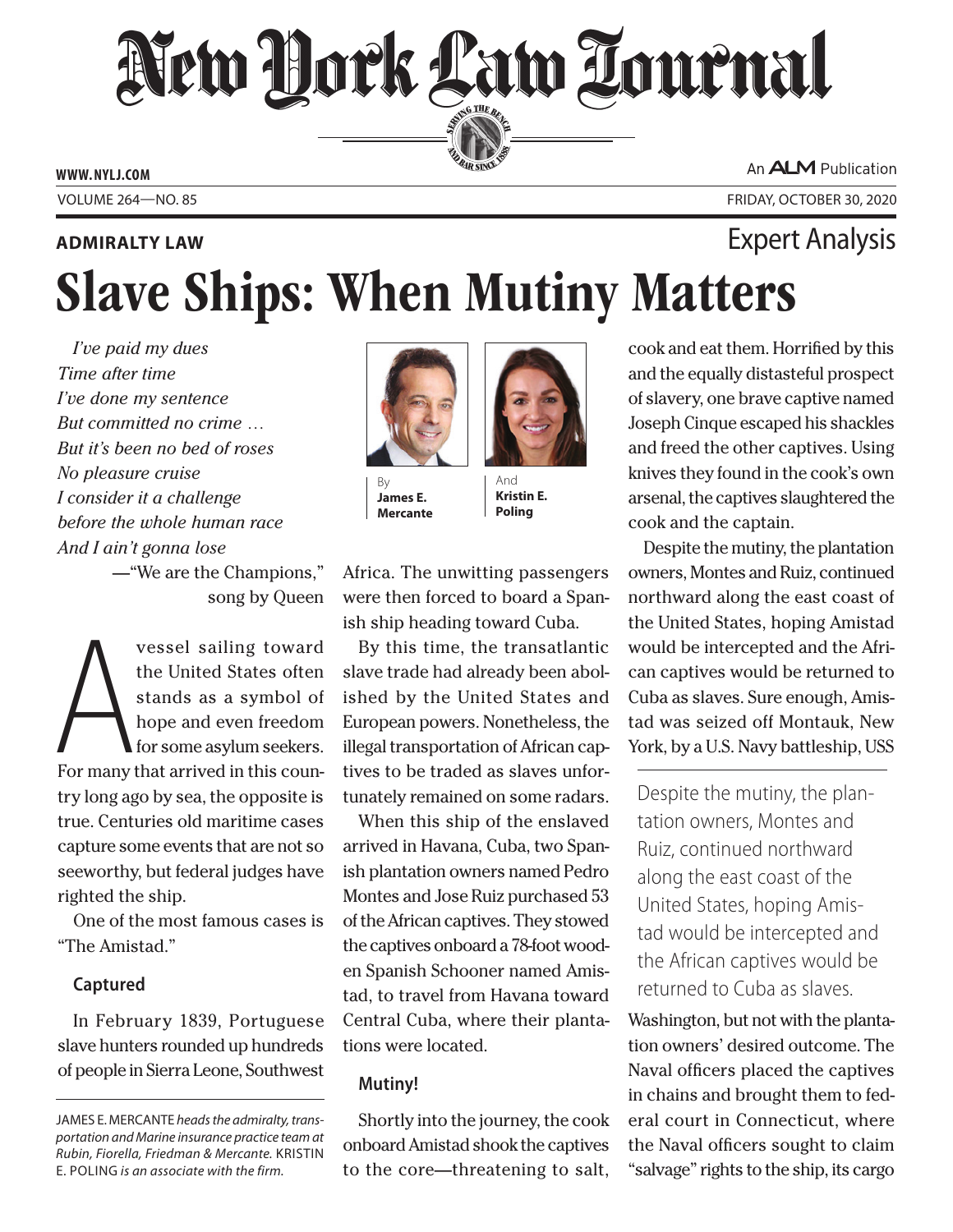and a salvage award to return the captives to captivity in Spain.

#### **Salvage**

As Judge Korman in the Eastern District once recognized: "Salvage is a doctrine unique to maritime law that pre-dates the Christian era by 900 years." *In re City of New York*, 534 F. Supp. 2d 370, 376 (2d Cir. 2008). To succeed, a salvage claim requires that the vessel be in peril, the service rendered is voluntary, and that the assistance is successful. See James E. Mercante, "Treasure at Sea: Finders Are Not Always Keepers." Typically, salvage applies to property, such as saving a vessel. However, many have sought to recover an award for "life salvage."

In *Broere v. Two Thousand One Hundred Thirty-Three Dollars*, 72 F. Supp. 115 (E.D.N.Y. 1947), a vessel owner sought to claim salvage rights after recovering a dead body at sea. There, the vessel owner recovered a corpse with \$2,133 in cash in his pockets. The New York federal court held that the vessel owner was entitled to a salvage award. The claim was not dismissed outright because there was no life salvaged, but the money recovered from the corpse constituted property subject to salvage. In *Tug Dorothy J v. City of New York*, 749 F. Supp. 2d 50 (E.D.N.Y. 2010), the Eastern District of New York awarded a tug company and its crew \$75,000 for the comfort and aid provided to a stranded Staten Island Ferry and its stricken passengers onboard after a crash into a concrete pier. Indeed, the 1989 Salvage Convention includes saving

"life" as a factor to be considered when rewarding salvage. Life salvage awards are infrequently made. "If the few life salvage awards which have been made are enough to support a generalization, it can be said that it is still far more profitable to save property than to save lives." See Gilmore & Black, "The Law of Admiralty" (2d ed. 1975) at 573.

#### **Rumble in the Courts**

The Amistad captives were charged with mutiny and murder, but the federal judge in Connecticut rightfully dismissed the indictments after the horrific story and the

Today, the Amistad floats newly constructed, secure and seaworthy in its new home ... America.

cook's alarming pronouncement was revealed.

Two lawsuits were filed in the District of Connecticut following dismissal. The first was brought by the U.S. Naval officers and Spanish plantation owners who asserted competing property claims to the cargo and captives onboard Amistad. A second suit was filed by the captives against the Spanish plantation owners, charging them with kidnapping and enslavement. The Naval officers' property rights claim was based on the law of salvage. Generally speaking, the Amistad, in peril after having been overtaken and then rescued by the Naval officers (voluntary and successful), met the basic criteria for a salvage claim by the Naval officers.

The plantation owners' claims for return of the schooner Amistad and the captives were based on a U.S. treaty with the Spanish government which, under normal circumstances, would require the vessel and its occupants to be extradited to Spain. The case ultimately made its way from the "Circuit Court of the District of Connecticut, sitting in Admiralty" to the U.S. Supreme Court. (The Second Circuit was not founded until June 16, 1891). Former President John Quincy Adams represented the African captives as defense counsel arguing for their freedom. See *United States v. Libellants and Claimants of Schnooner Amistad*, 40 U.S. 518 (1841).

The U.S. Supreme Court, with an opinion authored by Justice Story, held that the rights and liberties of human beings took precedence over any treaty of another land. The court decided that "where human life and human liberty are in issue; and constitute the very essence of the controversy… the treaty with Spain never could have intended to take away the equal rights of all foreigners, who should contest their claims before any of our courts, to equal justice; or to deprive such foreigners of the protection given them by other treaties, or by the general law of nations." For the same reasons, the Naval officers could not claim any right to an award for seizing the African captives.

#### **Pack the Court**

At this time (1841), there were only eight Supreme Court justices, and one (Justice Baldwin)